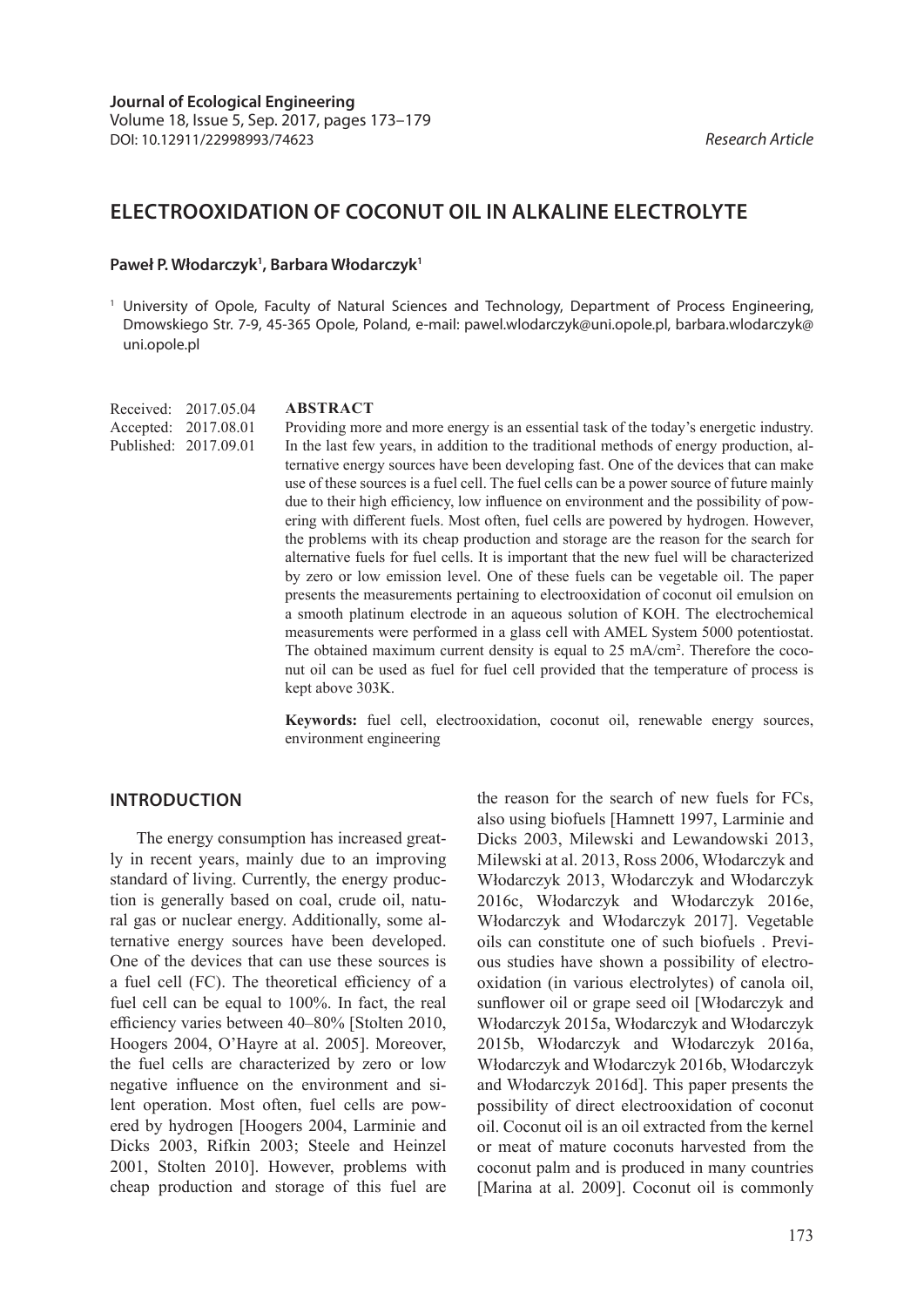used in cooking, especially for frying. It has been also tested for use as a feedstock for biodiesel to use as a fuel for a diesel engine [Alamu at al. 2010, Machacon at al. 2001]. Coconut oil has been tested for use as an engine lubricant, transformer oil and as fuel for diesel engines [Abeysundara at al. 2001, Alamu at al. 2010, Al-Widyan and Al-Shyoukh 2002, Lang at al. 2001]. The acids derived from coconut oil can be used as herbicides [James and Rahman 2005]. Moreover, it is employed in cosmetics production and for textile refinement. Thus, this oil has many uses [Marina at al. 2009, Shijna at al. 2015]. However, it is necessary to examine the possibility of using coconut as fuel for fuel cell. In this case, electrooxidation of coconut oil should be carried out to determine the basic possibility of electrooxidation of this substance.

Theoretically, current density can be described by the Butler-Volmer exponential function [Bockris and Reddy 2000].

$$
i = A \cdot i_0 \cdot \left( e^{\left[ \frac{\alpha_a n F}{RT} (E - E_{eq}) \right]} - e^{\left[ -\frac{\alpha_c n F}{RT} (E - E_{eq}) \right]} \right) \tag{1}
$$

where:  $i$  – electrode current density  $[A/m^2]$ 

 $i_0$  – exchange current density [A/m<sup>2</sup>]

 $R$  – universal gas constant

<sup>E</sup>– electromotive force at the terminals of the real cell [V]

 $E_{eq}^{}$ – equilibrium potential [V]

 $\alpha_a$  – the so-called anodic charge transfer coefficient

 $\alpha_c$  – the so-called cathodic charge transfer coefficient;

 $A$  – electrode active surface area [m<sup>2</sup>]

 $n$  – number of electrons involved in the electrode reaction

 $F$  – faraday constant per volt gram equivalent [kJ]

or in a more compact form

$$
i = i_0 \cdot e^{K \cdot \eta_{\rm act}} \tag{2}
$$

where:  $\eta_{\text{act}}$  – activation overpotential [V]

 $K$  – the factor of dependence of activation overpotential on reaction speed

Unfortunately, despite extensive knowledge in the field of solid-state physics and kinetics of catalytic reactions, the implementation of the catalysts is carried out mainly experimentally.

#### **MATERIAL AND METHODS**

Coconut oil is a hydrophobic substance and does not conduct the electric current. In order to cause the conduction, an intermediate agent to dissolve coconut oil in water was used. Due to excellent emulsification properties, Syntanol DS-10 was used as a detergent [Sakharov at al. 1975, Włodarczyk and Włodarczyk 2013, Włodarczyk and Włodarczyk 2015a, Włodarczyk and Włodarczyk 2015b, Włodarczyk and Włodarczyk 2016a, Włodarczyk and Włodarczyk 2016b, Włodarczyk and Włodarczyk 2016c, Włodarczyk and Włodarczyk 2016d, Włodarczyk and Włodarczyk 2016e, Włodarczyk and Włodarczyk 2017]. Syntanol DS-10 is characterized by high superficial activity, dispersion, solubilization capabilities and emulgation [Survila at al. 2005; Paraska and Karvan, 2010]. After electrooxidation of emulsion, Syntanol DS-10 can be degraded e.g. promoted by energy transfer reactions or by bacteria [Kravchenko at al. 1994, Ignatov at al. 1995].

The investigated coconut oil emulsion was obtained by mixing, in various ratios, the coconut oil, detergent and water, using a mechanical stirrer with the speed of about 1200 rpm [Włodarczyk and Włodarczyk 2013, Włodarczyk and Włodarczyk 2015a, Włodarczyk and Włodarczyk 2015b, Włodarczyk and Włodarczyk 2016a, Włodarczyk and Włodarczyk 2016b, Włodarczyk and Włodarczyk 2016c, Włodarczyk and Włodarczyk 2016d, Włodarczyk and Włodarczyk 2016e, Włodarczyk and Włodarczyk 2017]. Emulsion stabilization time was about 20 minutes. The coconut oil and emulsion were heated during mixing. Coconut oil is a solid substance at room temperature. Therefore, the constant temperature of at least 298K was maintained during measurements. Figure 1 shows view of coconut oil at temperature 293K and 303K.

The measurements were done with the method of polarizing curves of coconut oil emulsion electrooxidation in glass vessel on a smooth platinum electrode in KOH electrolyte. Before the measurements were perfored, the electrode (Pt) was degreased in 25% aqueous solution of KOH, digested in acetic acid and washed with alcohol. Platinum was used as a catalyst of the working electrode, due to excellent catalytic properties, while saturated calomel electrode (SCE) was used as a reference electrode [Twigg 1989, Bockris and Reddy 2000, Holtzer and Staronka 2000]. The electrochemical measurements were performed in a glass cell with AMEL System 5000 potentiostat connected with a computer.

Figure 2 shows the scheme of research position for measurements of coconut oil emulsion electrooxidation.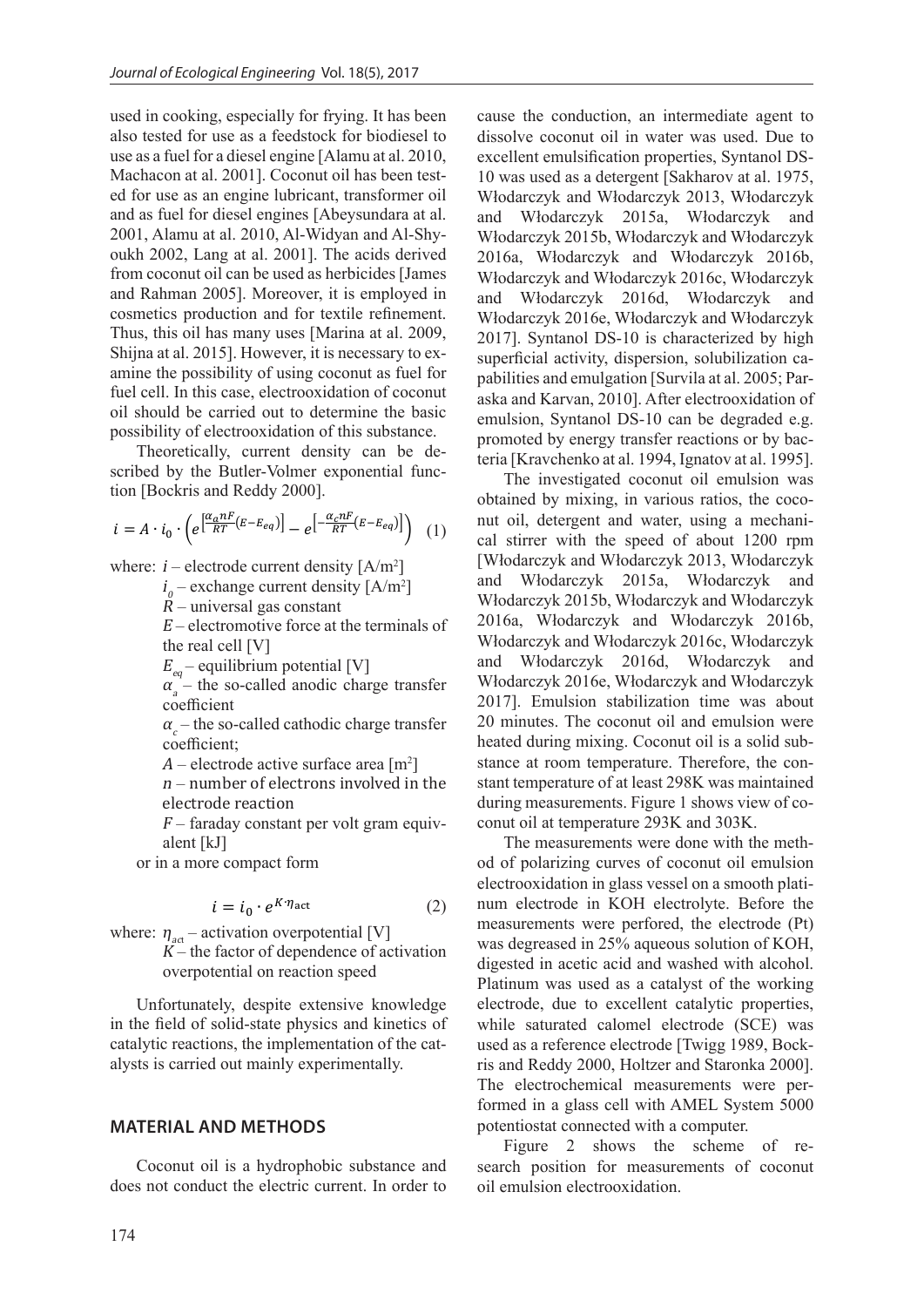

**Figure 1.** Coconut oil at temperature 293K (blue stopper) and at 303K (red stopper)



**Figure 2.** Scheme of research position for coconut oil emulsion electrooxidation:  $1$  – computer,  $2$  – potentiostat, 3 – auxiliary electrode, 4 – reference electrode (SCE), 5 – electrolyte (2M KOH) with coconut oil emulsion, 6 – working electrode (Pt electrode), 7 – Luggin capillary, 8 – stirrer

The studies on electrooxidation of the emulsion based on coconut oil in an alkaline electrolyte (aqueous solution of KOH), for various concentrations of oil and detergent, and at various temperatures (303–348K) are presented in this paper.

## **RESULTS**

The electrooxidation measurements of sole Syntanol DS-10 in alkaline electrolyte (aqueous solution of KOH) were carried first. This measurement enabled to assess whether the current density was formed from the electrooxidation of coconut oil emulsion or only from the detergent. Figure 3–5 shows the polarization curves of coconut oil emulsion electrooxidation in various concentration of oil. The electrooxidation was carried out at the temperature of 303–348K.

### **CONCLUSION**

The greatest difficulty throughout the study was keeping coconut oil emulsion at constant temperature above 303K, Because the oil solidified, and precipitated from the emulsion below this temperature. The potential of the working electrode was establishing in time of about 25 minutes and was badly reproducible. Stationary, current-free real potential depends on waste engine oil concentration and is included in potentials range from 0.59–1.11V.

The current density of about 6–20 mA/cm<sup>2</sup> was obtained for all concentrations of coconut oil. With the increase in temperature above 333K, the first electrooxidation of Syntanol DS-10 took place. Therefore, the current density obtained from electrooxidation of Syntanol DS-10 above temperature 340K (fig. 6) was higher than cur-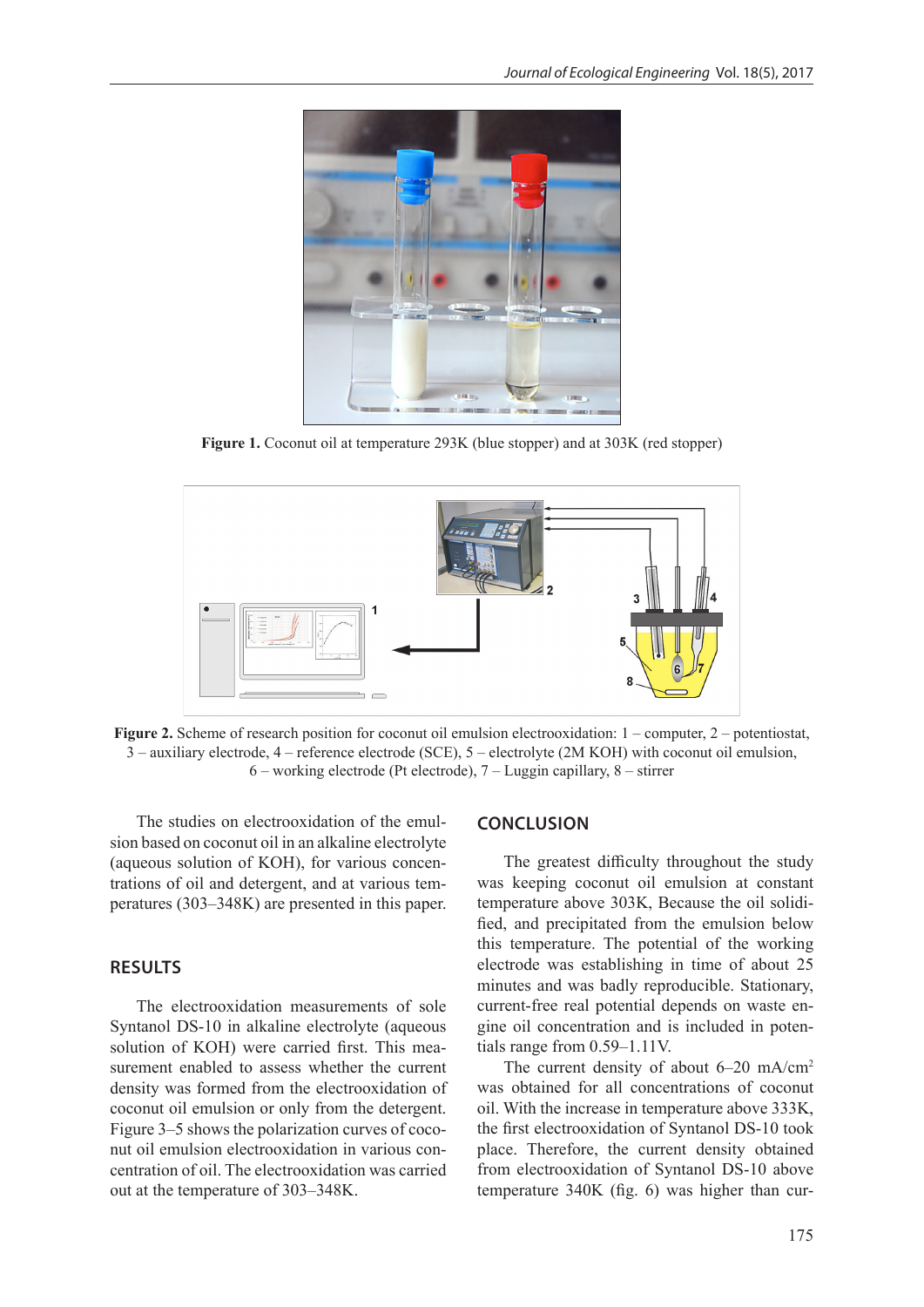

**Figure 3.** Polarization curves of coconut oil emulsion electrooxidation in 0,1n concentration of electrolyte KOH at temperature 303K; The concentration of coconut oil was equal to 0.0025%; 0.0050%; 0.0100%; 0.025% and 0.0500%



**Figure 4.** Polarization curves of coconut oil emulsion electrooxidation in 0,1n concentration of electrolyte KOH at temperature 318K; The concentration of coconut oil was equal to 0.0025%; 0.0050%; 0.0100%; 0.025% and 0.0500%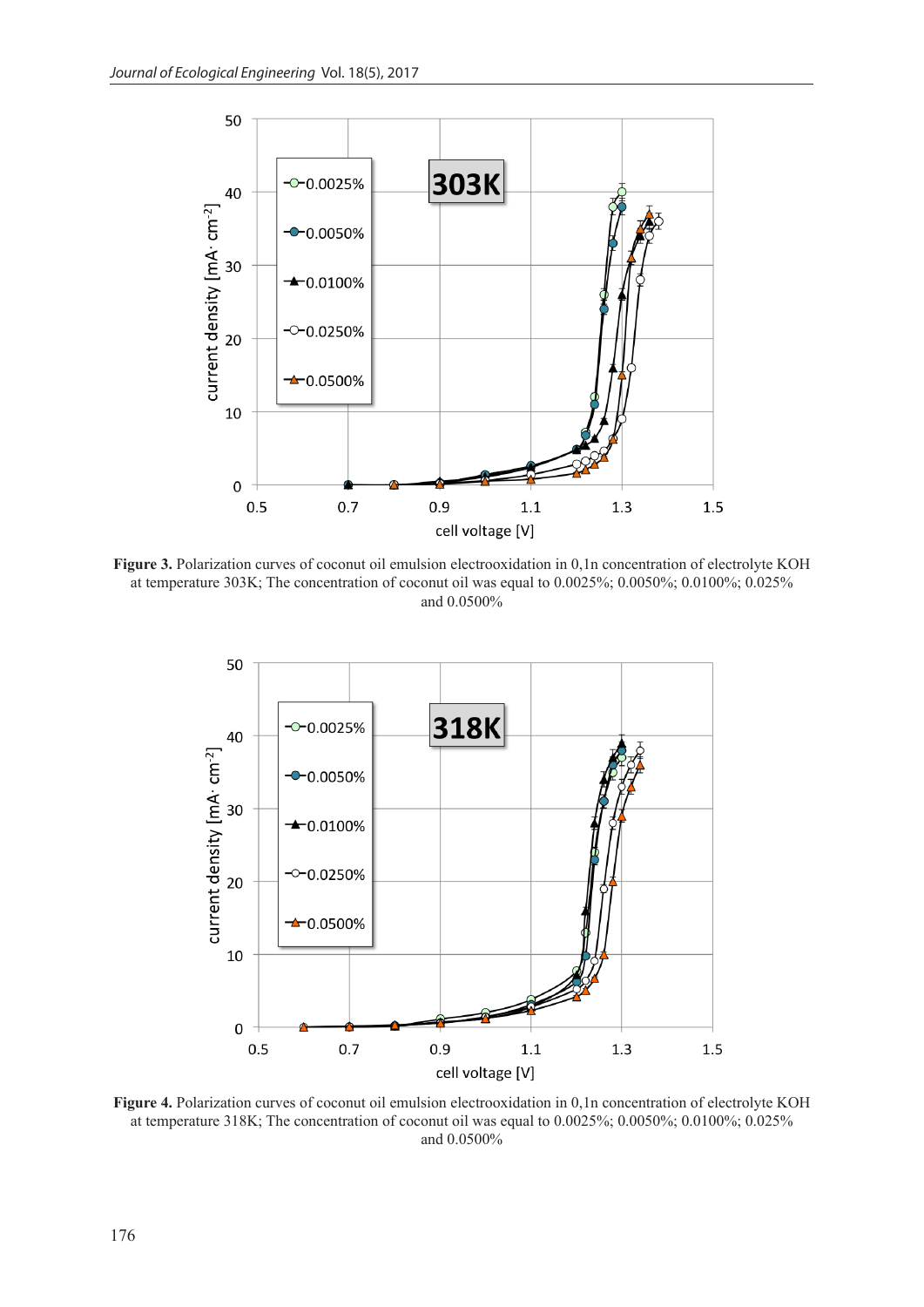

**Figure 5.** Polarization curves of coconut oil emulsion electrooxidation in 0,1n concentration of electrolyte KOH at temperature 333K; The concentration of coconut oil was equal to 0.0025%; 0.0050%; 0.0100%; 0.025% and 0.0500%



**Figure 6.** Polarization curves of coconut oil emulsion electrooxidation in 0,1n concentration of electrolyte KOH at temperature 348K; Concentration of coconut oil was equal to 0.0025%; 0.0050%; 0.0100%; 0.025% and 0.0500%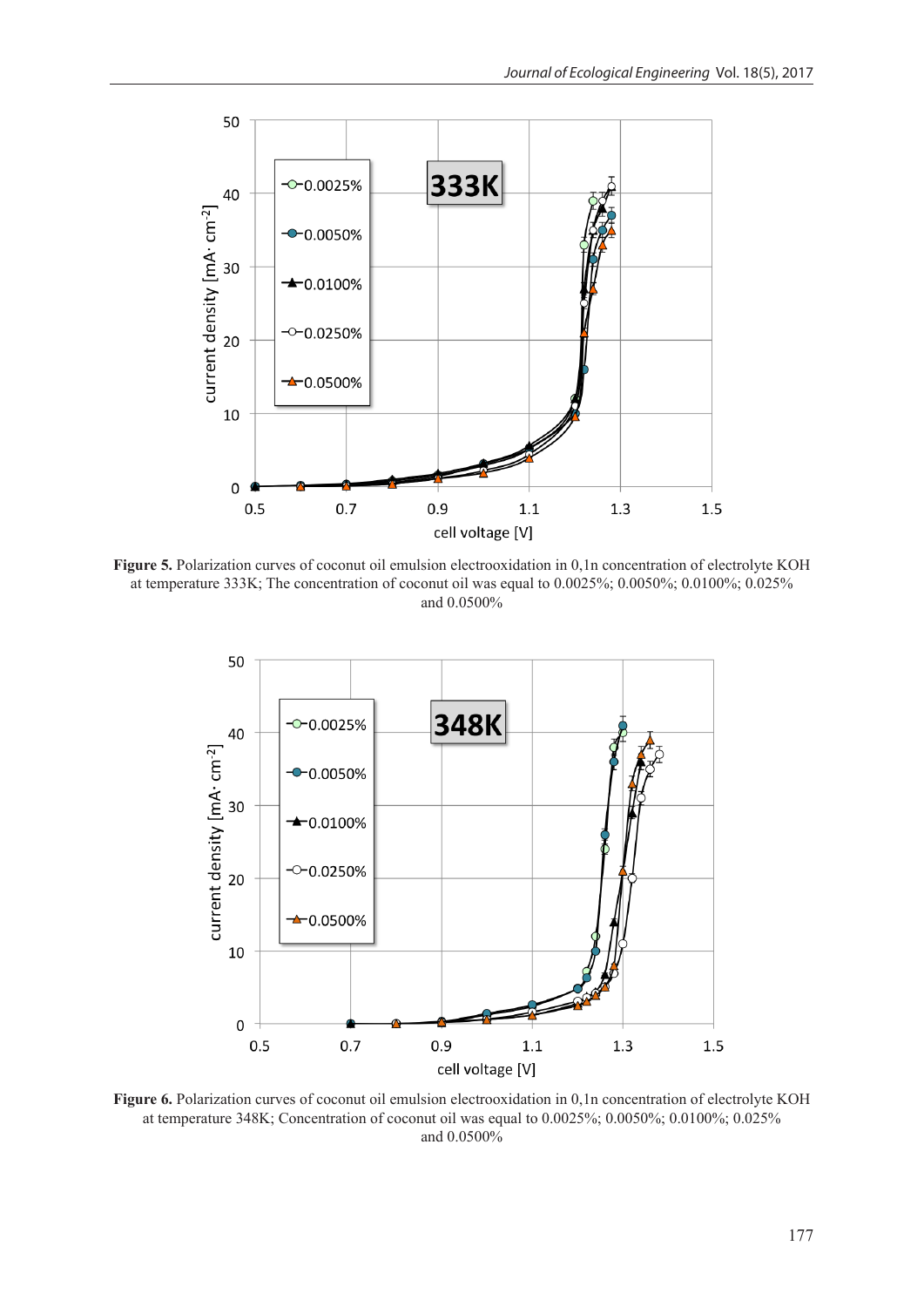rent density obtained from electrooxidation of coconut oil emulsion. The highest results of the potential were obtained at the temperature of  $333K$  (25 mA/cm<sup>2</sup>) (fig. 5). Thus, the fundamental possibility of electrooxidation of coconut oil emulsion on platinum smooth electrode in acid electrolyte (aqueous solution of KOH) was presented in this paper. The obtained current density and power of glass fuel cell is low, but it demonstrated a fundamental possibility of powering fuel cell with coconut oil.

## **REFERENCES**

- 1. Abeysundara D.C., Weerakoon C., Lucas J.R., Gunatunga K.A.I., Obadagee K.C. 2001. Coconut Oil As An Alternative To Transformer Oil. ERU Symposium.
- 2. Alamu O.J., Dehinbo O., Sulaiman A.O. 2010. Production and Testing of Coconut Oil Biodiesel Fuel and its Blend. Leonardo Journal of Sciences, 16, 95–104.
- 3. Al-Widyan M.I., Al-Shyoukh A.O. 2002. Experimental evaluation of the transesterification of waste palm oil into biodiesel. Bioresour Technol., 85(3), 253–256.
- 4. Bockris J. O'M., Reddy A.K.N. 2000. Modern Electrochemistry. New York. Kulwer Academic/ Plenum Publishers.
- 5. Hamnett A. 1997. Mechanism and electrocatalysis in the direct methanol fuel cell. Catalysis Today, 38(4), 445–457.
- 6. Holtzer M., Staronka A. 2000. Physical Chemistry, Introduction (in Polish). Cracow. Publishing house AGH.
- 7. Hoogers G. 2003. Fuel Cell Technology Handbook. Boca Raton. CRC Press.
- 8. Ignatov O.V., Shalunova Iu.V., Panchenko L.V., Turkovskaia O.V., Ptichkina N.M. 1995. Degradation of Syntanol DS-10 by bacteria immobilized in polysaccharide gels (in Russian). Prikl Biokhim Mikrobiol., 31(2) 220–223.
- 9. James T.K., Rahman A. 2005. Efficacy of several organic herbicides and glyphosate formulations under simulated rainfall. New Zealand Plant Protection. 58, 157–163.
- 10. Kravchenko A.V., Rudnitskii A.G., Nesterenko A.F., Kublanovskii V.S. 1994. Degradation of Syntanol DS-10 promoted by energy transfer reactions. Ukrainian Chemistry Journal C/C of Ukrainskii Khimicheskii Zhurnal, 60 (11) 11–13.
- 11. Lang X., Dalai A.K., Bakhshi N.N., Reaney M.J., Hert P.B.. 2001, Preparation and characterization

of biodiesels from various biooils. Bioresces Technology, 80, 53–62.

- 12. Larminie J., Dicks A. 2003. Fuel cell system explained. John Wiley & Sons Ltd.
- 13. Marina A.M., Che Man Y.B., Amin I. 2009. Virgin coconut oil: emerging functional food oil. Trends Food Sci Technol, 20(10), 481–487.
- 14. Marina A.M., Che Man Y.B., Nazimah A.H. 2009. Chemical properties of virgin coconut oil. J. Am. Oil Chem. Soc., 86, 301–307.
- 15. Milewski J., Lewandowski J. 2013. Biofuels as fuels for high temperature fuel cells. Journal of Power Technologies, 93(5), 347–353.
- 16. Milewski J., Michalska K. and Kacprzak A. 2013. Dairy biogas as fuel for a molten carbonate fuel cell-initial study. Journal of Power Technologies 93(3), 161–168.
- 17. Machacon H.T.C., Matsumoto Y., Ohkawara C., Shiga S., Karasawa T., Nakamura H. 2001. The effect of coconut oil and diesel fuel blends on diesel engine performance and exhaust emissions. JSAE Review, 22(3), 349–355. DOI: 10.1016/ S0389–4304(01)00111–4
- 18. O'Hayre R., Cha S-W., Colella W., Prinz F.B. 2005. Fuel Cell Fundamentals. Hoboken. John Wiley & Sons.
- 19. Paraska O., Karvan S. 2010. Mathematical modelling in scientific researches of chemical technology processes. Technical Transactions. Mechanics. Cracow University of Technology Press, 107(2M), 203–210.
- 20. Ross D.K. 2006. Hydrogen storage: The major technological barrier to the development of hydrogen fuel cell cars. Vacuum 80 (10), 1084–1089.
- 21. Sakharov Iu.I., Rastiannikov E.G., Verbitskaia G.M. Tarasova L.N. 1975. Washability of Syntanol DS-10 from kitchen utensils (in Russian). Vopr Pitan. (4), 75–77.
- 22. Shijna K., Shirwaikar A., Shirwaikar A. 2015. Coconut Oil–A Review of Potential Applications Hygeia: Journal for Drugs and Medicines, 34–41. DOI:10.15254/H.J.D.Med.7.2015.149
- 23. Stolten D. 2010. Hydrogen and fuel cells. Fundamentals. Technologies and Applications. Weinheim. Wiley-VCH.
- 24. Survila A., Mockus Z., Kanapeckaitė S., Samulevičienė M. 2005. Effect of Syntanol DS-10 and halides on tin(II) reduction kinetics. Electrochimica Acta, 50 (14), 2879–2885.
- 25. Twigg M.V. 1989. Catalyst handbook. London. Wolfe Publishing Ltd.
- 26. Włodarczyk P.P., Włodarczyk B. 2013. Powering fuel cell with crude oil. Journal of Power Technologies, 93(5), 394–396.